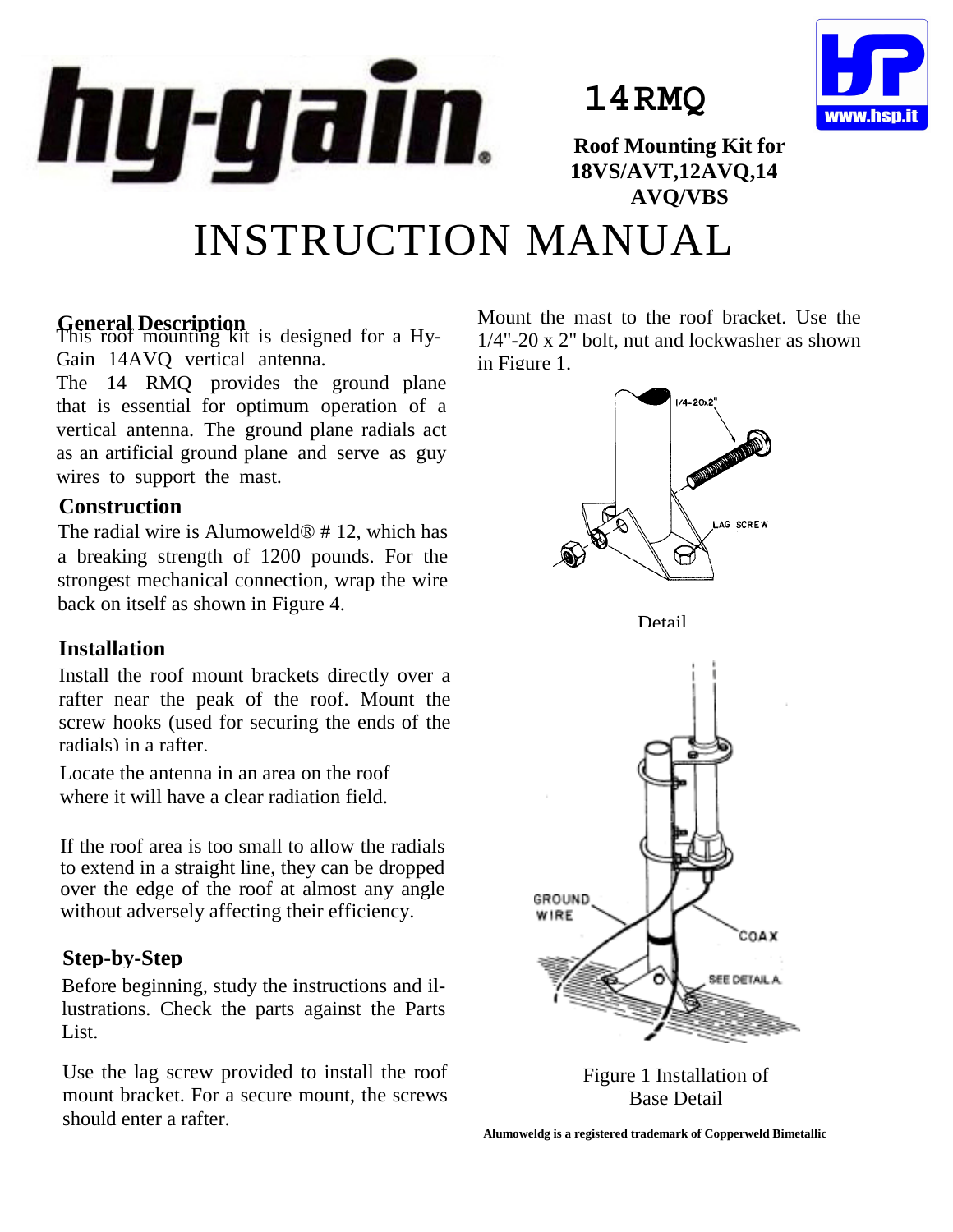Mount the antenna on the mast as directed in the antenna instruction manual.

NOTE: At this point brace the antenna in a vertical position until the installation is

Cut the radial wires to the lengths indicated in Figure 2 for the 14AVQ/WB-S and the lengths indicated in Figure 3 for the 18AVT/WB-S.







### Figure 3 Radial Dimensions for 18AVT/WB-S

NOTE: For best results, the ground radial system must be grounded. Also, for your safety, the antenna must be DC grounded. Attach the base of the antenna to a suitable ground using at least #10 copper wire or #6 aluminum wire. A 1/2 inch diameter by 8 foot long copper-clad steel rod driven completely into the ground as close as possible to the base of your antenna as recommended. Consult your local city electrical code for the requirements in your area.

NOTE: The radial wires connect to the antenna base and strain insulators. Allow enough excess wire to make proper connection.

Connect the radial wires to the strain insulators as shown in Figure 4. The final measurement should be measured from the antenna base to the strain insulators. (Refer to Figure 2 and Figure 3.)